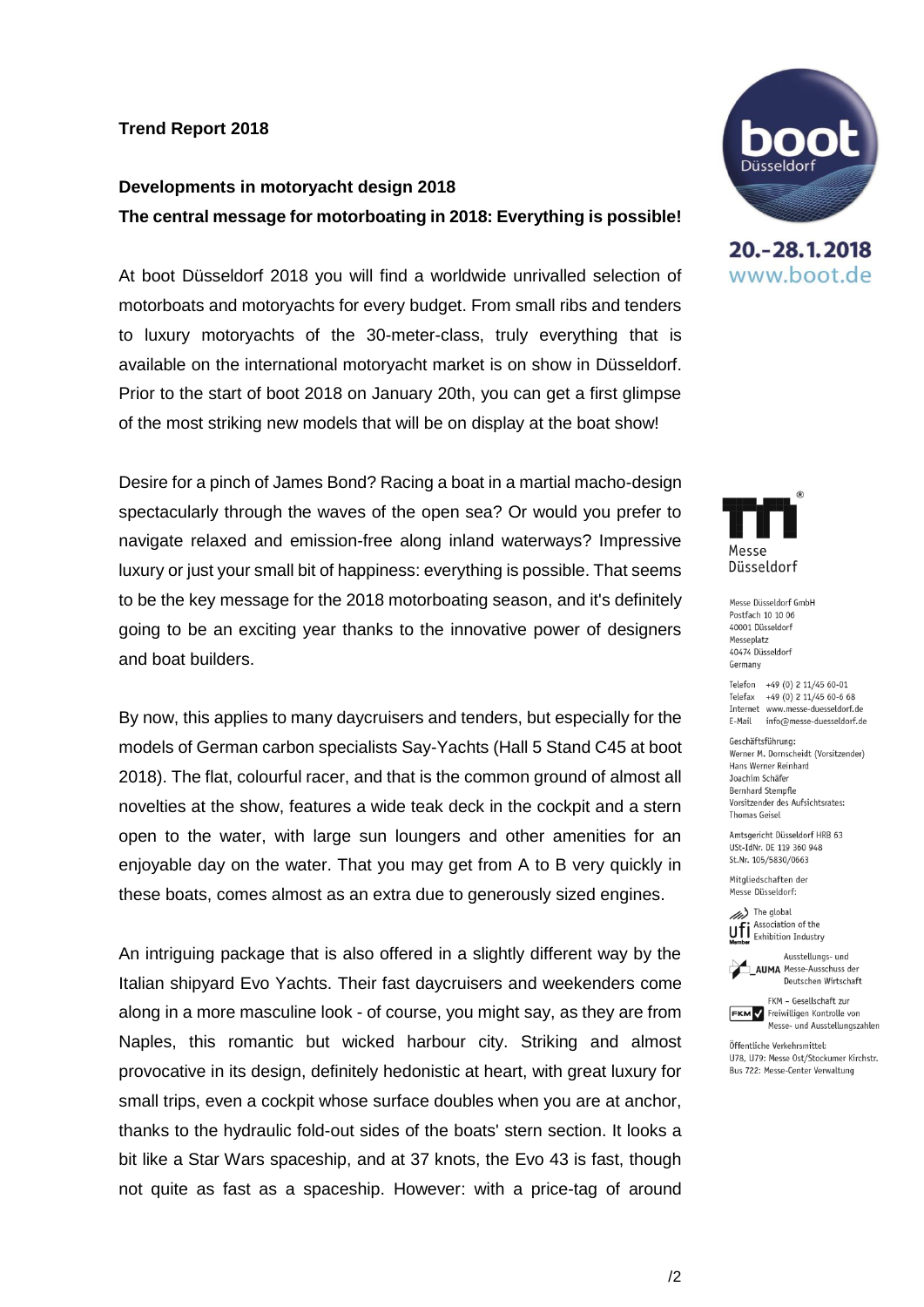750,000 Euros, the boat is also expensive, but then again probably also not quite as expensive as the spaceship.

Somewhat more robust in appearance are the otherwise equally stylish Axopar Boats from Finland. A question of the climate and culture, of course. Helsinki is not Naples, to be sure, so the really elegant and fast Finns are more like patrol boats in character - completely in the tradition of Finnish motorboats like the legendary Targa or the Nord Star (Hall 5, Stand C46).

To top these already fast and striking boats, the Finns have teamed up with German car-tuning experts Brabus. A boat (Hall 5 D19-20) with definite wow-factor, available only in a limited edition of 20 units. Two 400hp Mercury outboard engines accelerate these Axopar rockets. With 397,500 Euros (starting price) and a bit of luck you may get hold of one of these 20 boats.

In the past, Brabus has also already worked with Sunseeker to refine their very British yachts (on display at hall 6, stand B61). Exactly like their competitors at Princess Yachts (Hall 6, Booth B21), Sunseeker is pushing their boundaries beyond the 30-meter limit further into the superyacht market. A remarkable evolution for both yards. The Princess 35M will be the largest yacht on display at boot Düsseldorf 2018. Sunseeker takes the Sunseeker 95Y down the Rhine.

At the other end of the spectrum, the large European shipyards offer very interesting boats for families and couples. With its brand-new Bavaria E34 (Hall 15, Stand D41), Bavaria Yachts presents a modern, compact cruiser that offers really a lot for just ten meters of boat length: two double cabins, each with their own bathroom, a large deck saloon with galley and central helm station, a large fold-out bathing platform and a choice between different, economic modern diesel engines, a hybrid system or a full electric drive. Modern design as well as many clever and sometimes unconventional details make this small yacht an interesting option for many different boating types. Above all, despite its versatility, it is first and foremost very easy to drive, manoeuvre and maintain. An ideal touring boat for coastal waters or inland waterways.



20. - 28. 1. 2018 www.boot.de

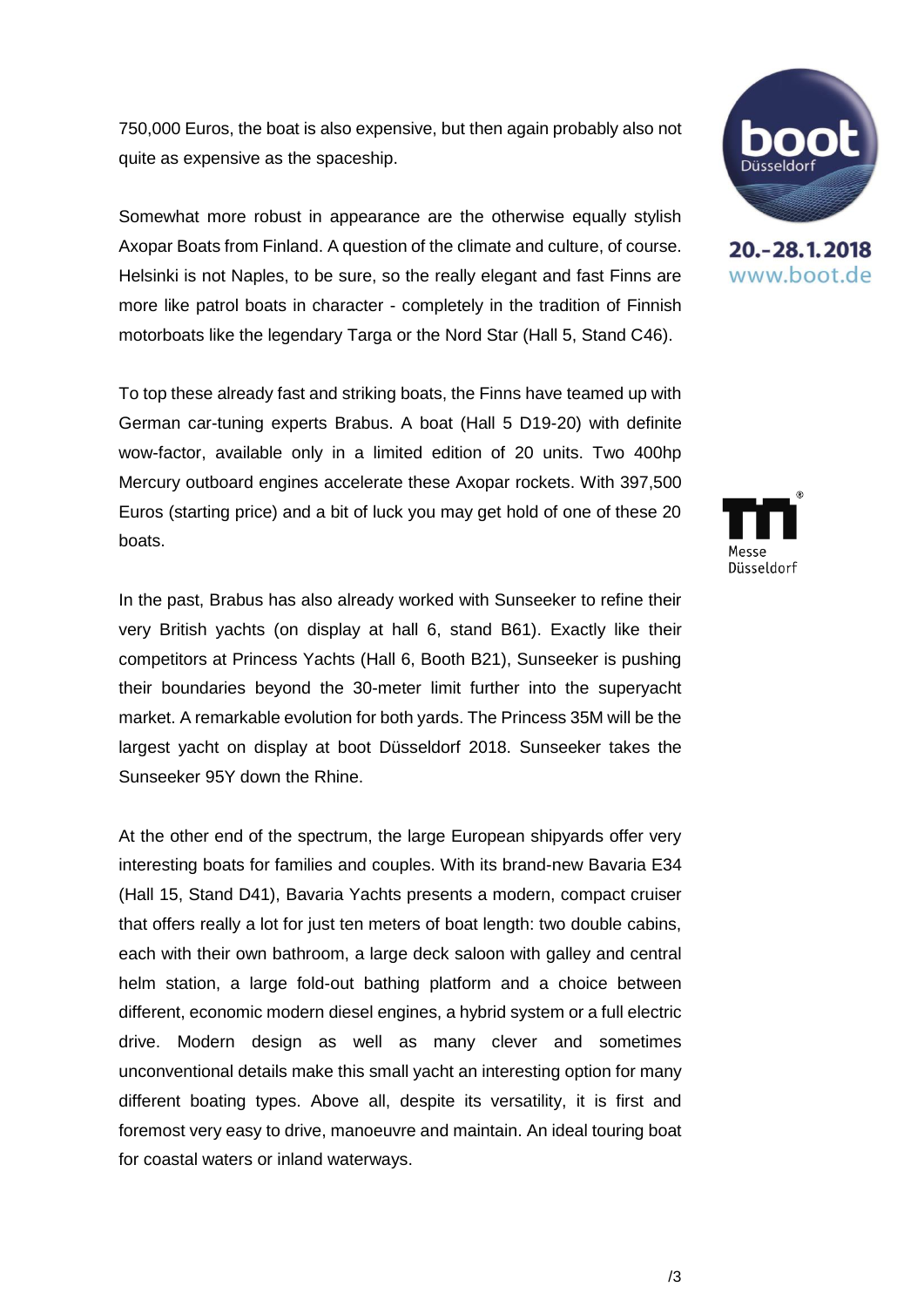Since 2011 French serial boat builder Jeanneau has been offering their NC motorboat series - also a range of contemporary Cruisers combining the best of two worlds: Scandinavian design and a French way of life. The youngest addition to this in-board series is the new Jeanneau NC 33. The yacht features a terrace right on the water, a large cockpit on one level with the saloon, but also with direct access to the bathing platform. The living area is flooded with natural light, there are two large double cabins. The side decks are also well-protected and safely accessible, and above the saloon and the helm station is a large glass sunroof. In other words, real savoir-vivre on the water (in hall 5, booth E22).

This is only a small selection of highlights and there is a lot more to explore at boot Düsseldorf 2018. We are looking forward to welcoming you and wish you a lot of fun visiting boot Dusseldorf 2018!

## **About boot Düsseldorf:**

boot Düsseldorf is the biggest boat and water sports trade fair in the world and is the place where all of the industry meets in January every year. Nearly 1,900 exhibitors, 50 per cent not from Germany, from more than 60 countries apart from Germany, will be presenting their interesting innovations, attractive developments and maritime equipment again from 20. to 28. January 2018. This means that the whole of the global market will be coming to Düsseldorf, to provide an exciting insight into the entire water sports world for the nine-day exhibition in 16 different halls. The trade fair is open from 10:00 to 18:00 every day. Admission tickets can be ordered online at www.boot.de and printed out conveniently at home. As an additional feature, they entitle ticket holders to use the Rhine-Ruhr public transport system free of charge up to price level D / South Region.

## **11. January 2018**

**Press Department boot Düsseldorf 2018** Tania Vellen/Cathrin Imkampe/Tim Feldmann Tel.: +49 211/4560-518/589/995 [vellent@messe-duesseldorf.de](mailto:vellent@messe-duesseldorf.de) [imkampec@messe-duesseldorf.de](mailto:imkampec@messe-duesseldorf.de) [feldmannt@messe-duesseldorf.de](mailto:feldmannt@messe-duesseldorf.de)



20. - 28. 1. 2018 www.boot.de